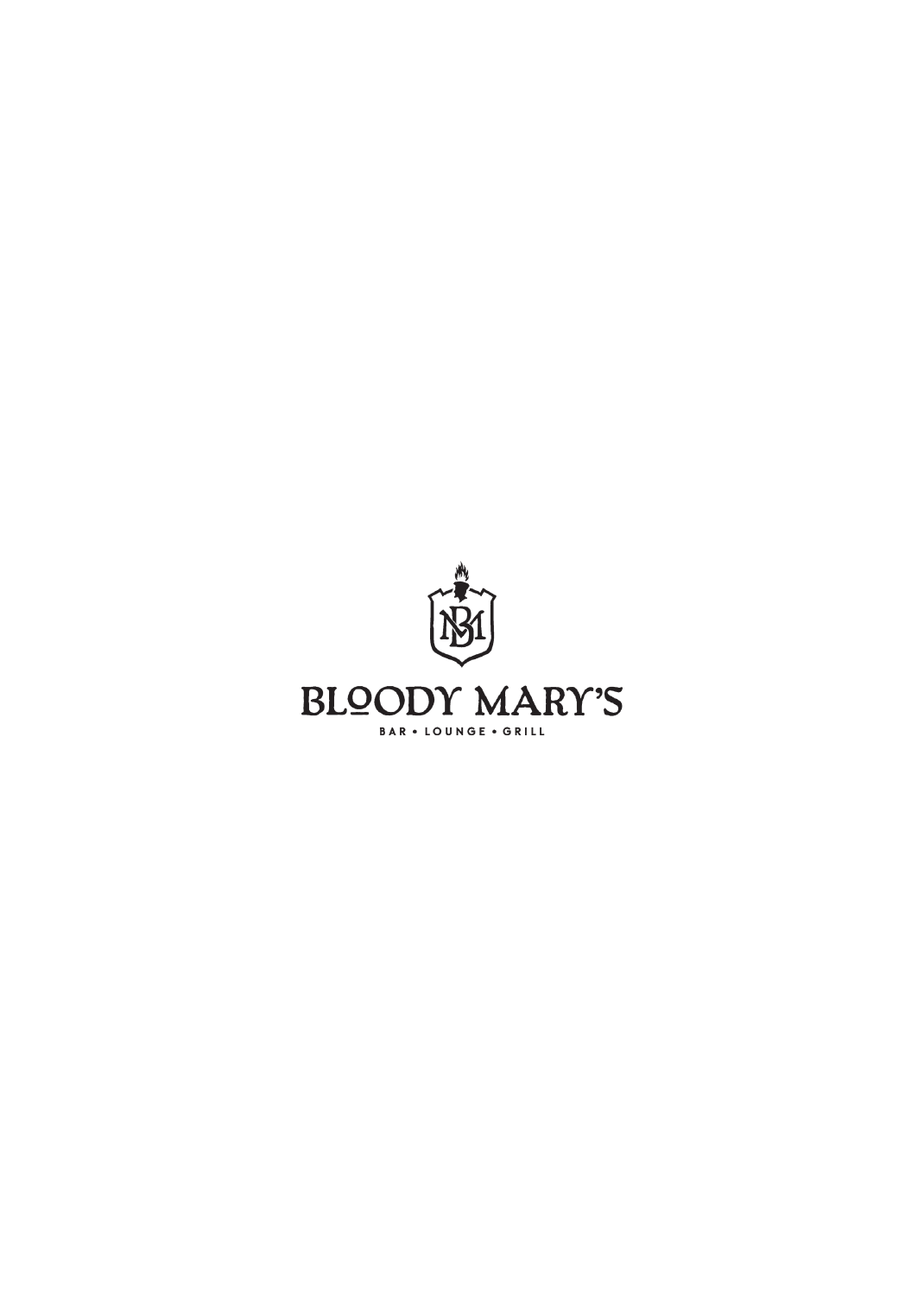## **Mary's House Rules**

Best manners and restraint are expected at all times. Should you have had too much to drink, service will be discontinued and you may be asked to collect your hat and coat

We are happy to arrange a carriage to your desired destination

Leave your days woes at the door with your hat and coat. We reserve the right to refuse entry at any time

--

--

--

Gentlemen, do not approach ladies, if you are lucky enough to have one approach you, treat her as the lady she is

--

If you are lucky enough to have youth on your side please don't be offended when we ask to check your identification

--

Fighting, talks of fighting and playfighting will not be tolerated. A copy of available duelling times can be collected from the bartender

--

The fundamental rules are the same as that of a private residence. Feet do not belong on furniture; cigarette ash belongs in ash trays. The master of the house is always right. No ifs, buts or maybes

--

Our dress code is neat and tidy at all times

## **Bloody Mary's - 18**

Bloody Mary chilli infused vodka, tomato, lemon, mary's spice

Bloody Martini celery infused gin, vermouth, tomato, lemon, chilli salt

Bloody's Michelada tequila, smoked chipotle, tomato, citrus, lager

## **Mary's Favourites - 19**

French 75 gin, champagne, lemon, sugar

Breakfast Manhattan bourbon, sweet vermouth, orange & grapefruit marmalade

Treacle blend of rums, apple juice, demerara syrup, walnut bitters

> Bloody Sour shiraz gin, raspberry, lemon, whites

Sandia watermelon infused vodka, agave, pineapple, lime

Fresh Pina Colada blend of rums, pineapple, coconut water, lime

Blueberry & Elderflower Collins gin, elderflower liqueur, blueberry, citrus, soda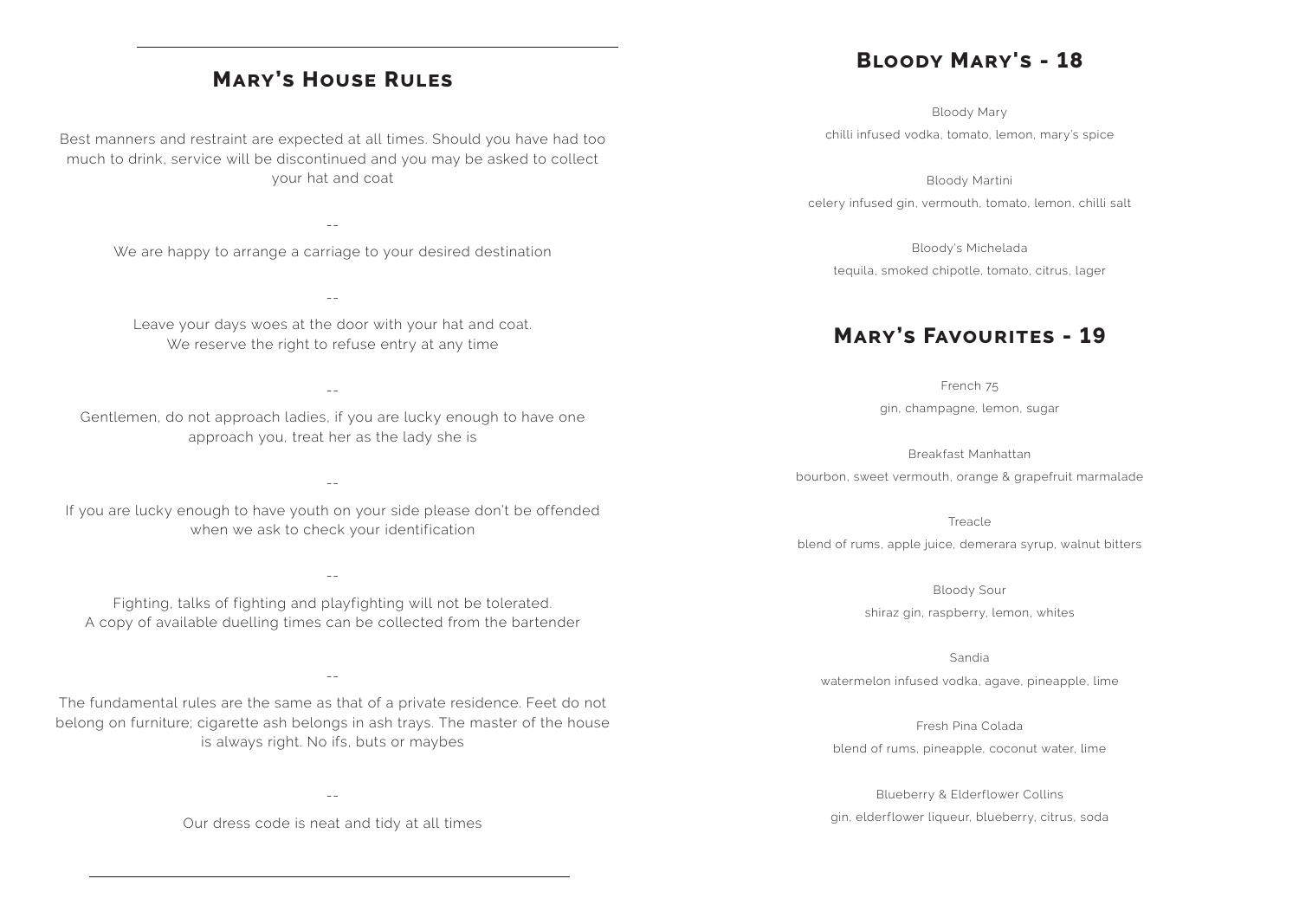## **Mary's Desserts - 19**

Espresso Martini vodka, espresso, coffee

Chocolate and Strawberry Martini vodka, chocolate, strawberry, cream

Apple Crumble spiced whisky liqueur, apple juice, cinnamon, cream

Cherry Bakewell amaretto, raspberry liqueur, lemon, sugar, whites

## **Champagne**

## **Perrier-Jouët**

Perrier-Jouët was the first house to release a dry-style champagne, back in 1854 when everyone else was doing sweet; the originators, then, of the current Brut style.

Perrier-Jouet Grand Brut NV Epernay France | 140

Delicate, elegant and balanced. The striking freshness and vivacity of the floral and fruity fragrances. A fresh balanced champagne with a long finish.

Perrier-Jouet Belle Epoque 2012 Epernay France | 330

A pale, translucent gold, with radiant clarity and subtle hints of apple green. Distinctive notes of white flowers combine with crisp peaches, crisp pears and lemon. Freshness prevails, releasing a beautiful harmony.

## **Laurent-Perrier**

Founded in 1812, Laurent-Perrier is recognised as one of the finest of the champagne houses. This success derives from respect for long-established traditions, dedication to quality and strong long-term reationships with all thise associated with the company. It is also the result of the family's drive, led by Bernard de Nonancourt, to maintain Laurent-Perrier's independence and values.

Laurent-Perrier Millisémé 2008 Bottle 180

Produced from grand cru vineyards, it already balances ripe white fruits with a firm structure that will age well. It's relatively dry and has plenty of acidity, which will also aid in the longevity.

Laurent-Perrier Grand Siécle Bottle 350

Laurent-Perrier has always preferred to keep its prestige cuvée as a nonvintage blend. With eight years ageing after bottling and plenty of reserve wines in the blend, it is a mature wine that is yeasty and toasty in character. To go with that, there is great fruit from the blend that only comes from grand cru vineyards

> Laurent-Perrier Alexandra Rosé 2004 Bottle 800

A tasting of Alexandra Rosé Millisémé is one of those all-too-rare moments - a unique sensory experience. A delicate ring of bubbles circles the inside of the glass, enlivened by a fine, persistent stream of bubbles. The colour register is anything but the usual shade of redcurrant or raspberry.

> Laurent-Perrier Blanc de Blanc Bottle 225

An all chardonnay champagne from a combination of Grand and Premier cru vineyards and aged for six years on the lees with no added sugar of any kind. A dry, fruity Blanc de Blanc with aromas of white fruit, citrus and clean mineral hints. The palate offers notes of grapefruit, crisp apple and delicate florals.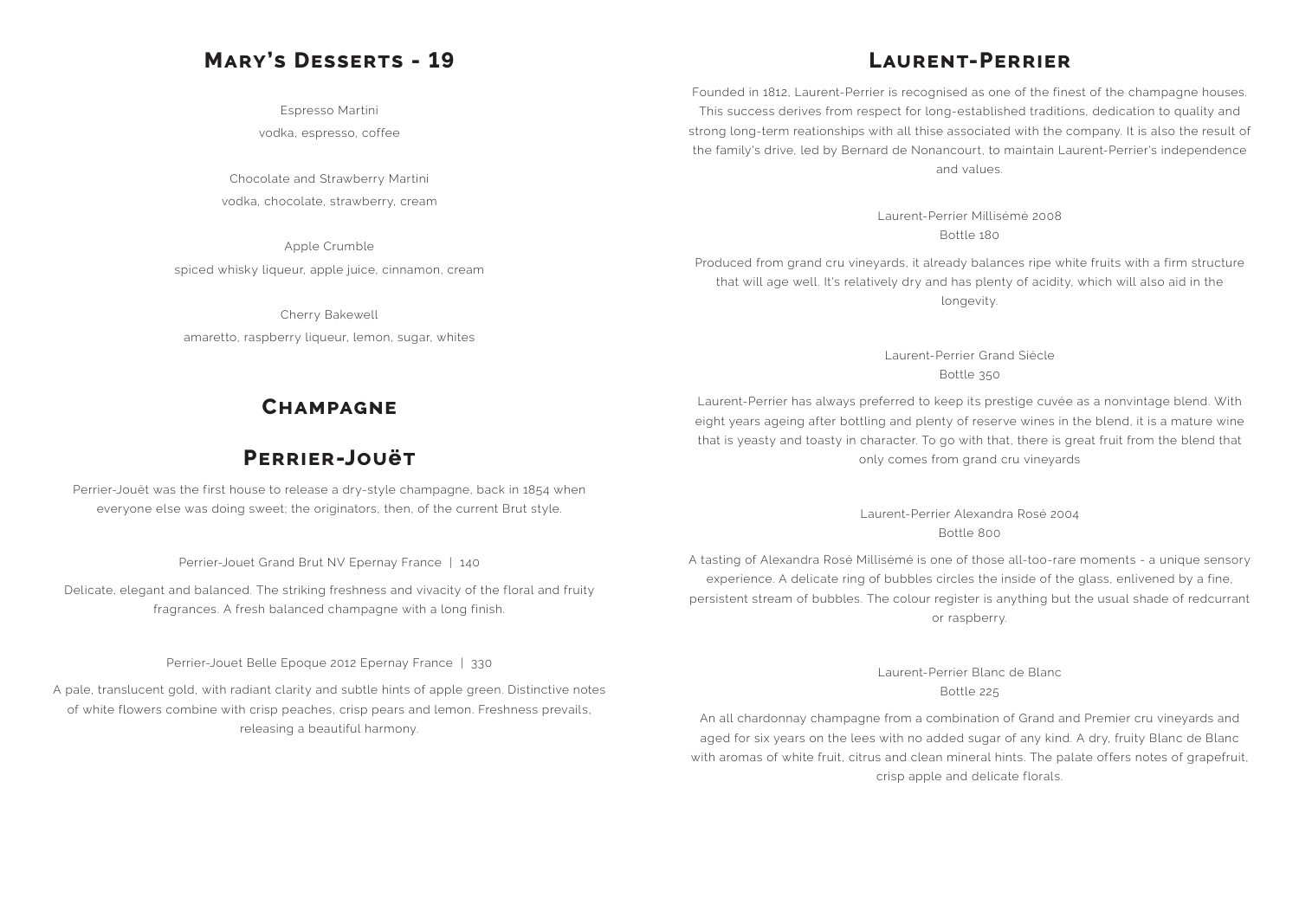## **Krug**

Krug is the only champagne house to offer five prestige cuvées, each of which is different, and equal with undisputed quality and distinction. Each of Krug Champagnes is made with generosity and love – to overwhelm the senses with exceptional pleasure.

Krug Grand Cuvée 2002 Reims France | 650

A very charismatic fresh nose, promise of natural intensity and elegance with strong presence of fruits. A diverse bouquet of orange aromas with some notes of liquorice and chocolate biscuit.

## **G.H. Mumm**

This flagship cuvee is a blend of up to 77 different vineyards with a high proportion of reserve wines from five different vintages.

Mumm Cordon Rouge NV France

Bottle 120

It is clean and subtle on the nose; rich fleshy fruits in the mouth with subtle yeasty overtones. Fresh, elegant and balanced with a long, creamy finish.

Mumm Brut Le Rosé NV France

Bottle 160

Relatively pale salmon pink colour with light orange highlights. A lively dynamic attack reminiscent of fruits of the forest, and a freshness that is elegant, fine and subtle.

### **Cellar Wines**

NB: The below listings are from our library stock and limited in numbers.

## **Chardonnay**

Tom by Church Road Hawke's Bay | 250

Citrus, white peach & fresh figs aromas dance around the nose with layers of complexity including toasted nuts and brioche along with a touch of wood smoke.

## **Pinot Noir**

Gibbston Valley Reserve Central Otago | 250 Sweetly balanced nose, lifted florals with red fruit and a faintly herbal edge. An energetic palate and well-rounded tannins.

Amisfield RKV Reserve Vintage Central Otago | 250

Generous layers of complexity with a defined savoury character of coffee and liquorice, this is blanaced by black doris plums and liquored cherries.

Peregrine - The Pinnacle Central Otago | 290

Wonderfully aromatic with smooth - as - silk texture, pure, spice laced, crushed berry fruit flavours.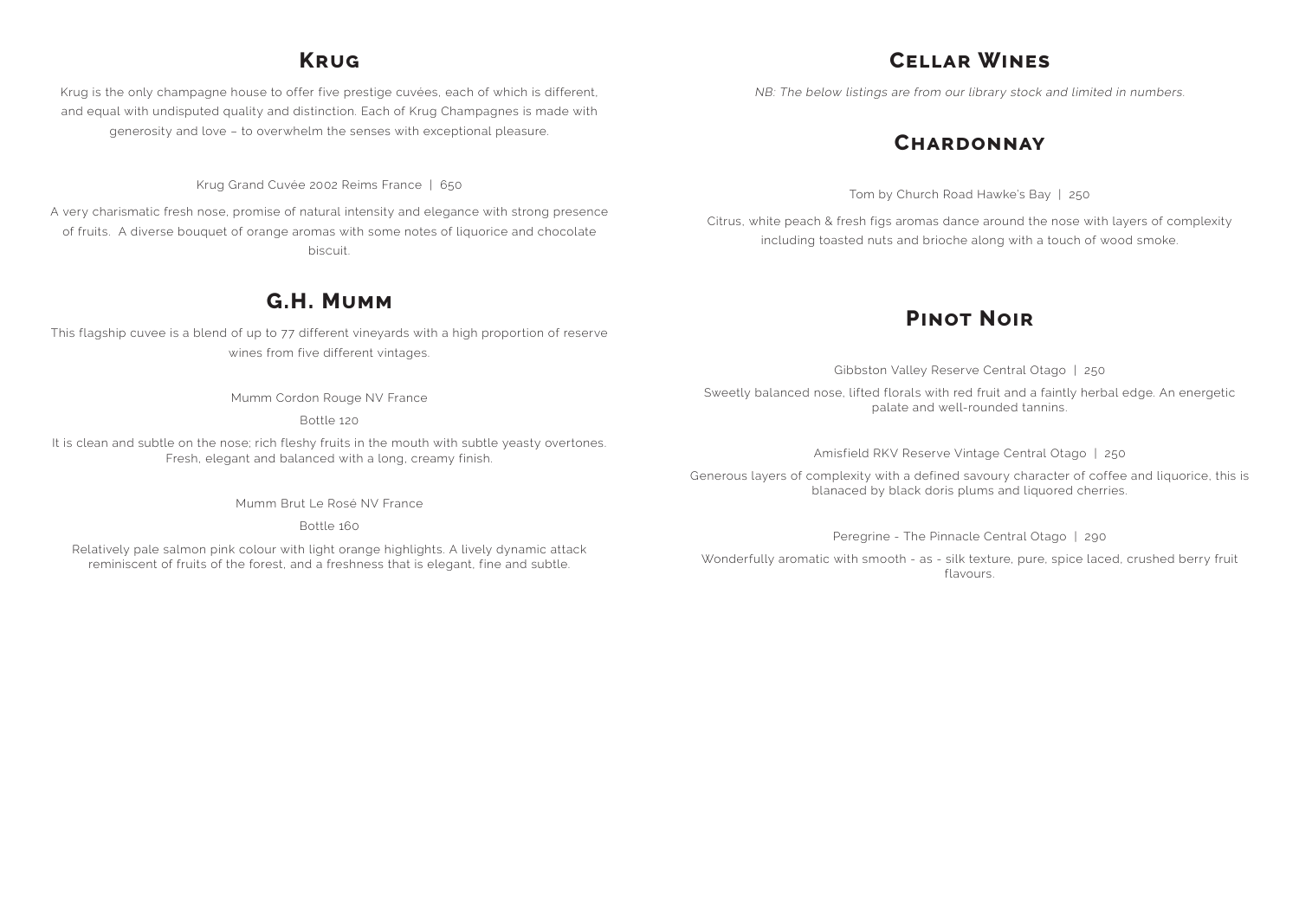## **Cabernet Sauvignons & Other Blends**

Tom by Church Road Cabernet Sauvignon Hawke's Bay | 390

Rich, ripe, dark fruit is overlaid with beguiling, lifted aromatics including violet, sandalwood and cedar with hints of dried woody herbs.

Te Mata Estate Coleraine Hawke's Bay | 250

Defined by precise, lazer-edge of, pure, bright, red fruit. Framed by tight acid and silky tannins, all this extends elegantly into an exquisite and super fine crescendo.

### **Syrah/Shiraz**

Two Hands Holy Grail Shiraz 2019 South Australia | 220

Ripe fruited, dense, with blackberries, boot polish, liquorice, brined black olives and mint in the mix. Breathy and warm to taste with deep flavour profile, red and blackberry fruit characters, very ripe, breathy sweet spice, lifted, citrus acidity doing fresh things but poking out the finish too.

Penfolds Grange Shiraz 2004 South Australia | 1200

Fresh buoyant blackberry with spice aromas and vanilla oak nuances with chocolaty fine tannins and superb flavour length.

Penfolds Grange Shiraz 2009 South Australia | 1050

Cassis, black cherry and char-grilled meat, firm tannins and a long earthy finish.

Penfolds Grange Shiraz 2011 South Australia | 950

Black olives, shaved truffle with oak, proper pronounced and peripheral grippy tannins

Penfolds Grange Shiraz 2012 South Australia | 950

The intense, exotic aromas just leap out of the glass - olives, liquorice, coffee and the taste is savory and fresh, with an incredibly velvety texture.

Tom by Church Road Syrah 2015 Hawke's Bay | 390

Superbly elegant and fragrant syrah with violet, cranberry, plum and a hint of mocha. An elegant wine with a silken and ethereal texture.

## **Sparkling Wines**

Nautilus Cuvée NV Brut Marlborough Veuve Clicquot Ponsardin NV Reims France Brancott Estate Brut Cuvée NV Marlborough Da Luca Prosecco DOC NV Italy Laurent Perrier Perrier-Jouet

Jules Taylor Marlborough Montana Festival Block Marlborough Man O'War Waiheke Island Brancott Estate Marlborough Giesen "Vineyard Selection" Marlborough Peregrine Central Otago Mahi Marlborough Cloudy Bay 'Te Koko' Marlborough

Catalina Sounds Marlborough Montana Festival Block Gisborne Brancott Estate East Coast Dog Point Marlborough Giesen "The Brother's" Marlborough Cloudy Bay Marlborough Muddy Water North Canterbury 75

## **Sauvignon Blanc**

### **Chardonnay**

| 125ml | 250ml | <b>Bottle</b> |
|-------|-------|---------------|
| 13    | 24    | 65            |
| 10    | 18    | 50            |
| 11    | 20    | 55            |
| 16    | 30    | 80            |
|       |       | 65            |
|       |       | 85            |
|       |       |               |

| 125ml | 250ml | <b>Bottle</b> |
|-------|-------|---------------|
| 13    | 24    | 65            |
| 10    | 18    | 50            |
| 12    | 22    | 60            |
| 11    | 20    | 55            |
|       |       | 60            |
|       |       | 75            |
|       |       | 65            |
|       |       | 115           |

| Flute    | Bottle |
|----------|--------|
| 15       | 80     |
| 27       | 160    |
| 10       | 50     |
| $\Theta$ | 50     |
| 25       | 140    |
| 25       | 140    |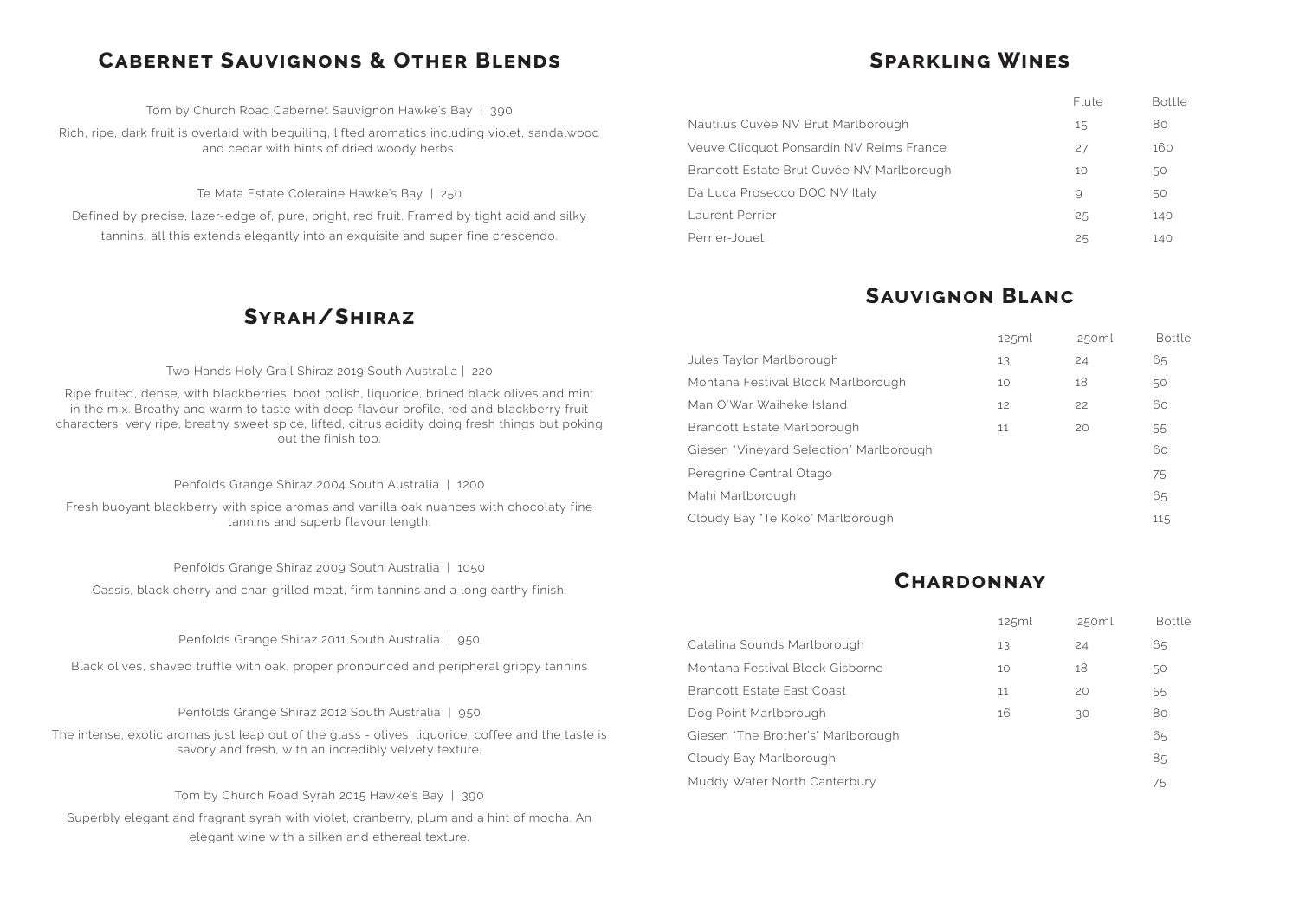## **Rose**

| 125ml | 250ml | Bottle |
|-------|-------|--------|
| 12    | 24    | 60     |
| 11    | 20    | 55     |
| 13    | 22    | 65     |
|       |       | 65     |
|       |       |        |

# **Riesling**

**Pinot Gris**

|                               | 125ml | 250ml | <b>Bottle</b> |
|-------------------------------|-------|-------|---------------|
| Gibbston Valley Central Otago | 13    | 24    | 70            |
| Giesen Estate Marlborough     | 10    | 18    | 50            |
| Pegasus Bay Waipara           |       |       | 80            |
| Peregrine Central Otago       |       |       | 65            |

|                                | 125ml | 250ml | <b>Bottle</b> |
|--------------------------------|-------|-------|---------------|
| Montana Festival Block Waipara | 10    | 18    | 50            |
| Brancott Estate East Coast     | 11    | 20    | 55            |
| Nevis Bluff Central Otago      | 14    | 26    | 75            |
| Greystone Waipara              |       |       | 60            |

## **Red Wines**

## **Syrah/Shiraz**

| Te Mata Estate Syrah Hawke's Bay       | 12 | 22 | 60  |
|----------------------------------------|----|----|-----|
| Thorn-Clarke Shotfire Shiraz Barossa   | 15 | 28 | 75  |
| JC Double Barrel Shiraz Barossa        |    |    | 75  |
| Te Mata Bullnose Syrah Hawke's Bay     |    |    | 150 |
| Peter Lehmann Stonewell Shiraz Barossa |    |    | 180 |
| Grant Burge Filsell Shiraz Barossa     |    |    | 105 |
| Man 'O' War Syrah Waiheke              |    |    | 80  |
| Greystone Syrah Waipara                |    |    | 95  |
| Two Hands Secret Block Barossa         |    |    | 190 |

**Pinot Noir**

| Peregrine Saddleback Central Otago                     | 15 | 28 | 80  |
|--------------------------------------------------------|----|----|-----|
| Montana Festival Block Waipara                         | 10 | 18 | 50  |
| Madam Sass Central Otago                               | 14 | 26 | 75  |
| <b>Brancott Estate South Island</b>                    | 11 | 20 | 55  |
| Giesen Vineyard Selection Marlborough                  |    |    | 60  |
| Peregrine Central Otago                                |    |    | 95  |
| Nevis Bluff Central Otago                              |    |    | 85  |
| Greystone Waipara                                      |    |    | 95  |
| Mountford Estate Liaison Waipara                       |    |    | 75  |
| Cloudy Bay Marlborough                                 |    |    | 120 |
| Pegasus Bay Waipara                                    |    |    | 130 |
| Giesen Single Vineyard Selection "Clayvin" Marlborough |    |    | 150 |
| Amisfield Central Otago                                |    |    | 110 |
|                                                        |    |    |     |

| 125ml | 250ml | <b>Bottle</b> |
|-------|-------|---------------|
|       |       |               |
| 12    | 22    | 60            |
| 15    | 28    | 75            |
|       |       | 75            |
|       |       | 150           |
|       |       | 180           |
|       |       | 105           |
|       |       | 80            |
|       |       | 95            |
|       |       | 190           |

|        | 125ml | 250ml | <b>Bottle</b> |
|--------|-------|-------|---------------|
|        |       |       |               |
|        | 15    | 28    | 80            |
|        | 10    | 18    | 50            |
|        | 14    | 26    | 75            |
|        | 11    | 20    | 55            |
|        |       |       | 60            |
|        |       |       | 95            |
|        |       |       | 85            |
|        |       |       | 95            |
|        |       |       | 75            |
|        |       |       | 120           |
|        |       |       | 130           |
| orough |       |       | 150           |
|        |       |       | 110           |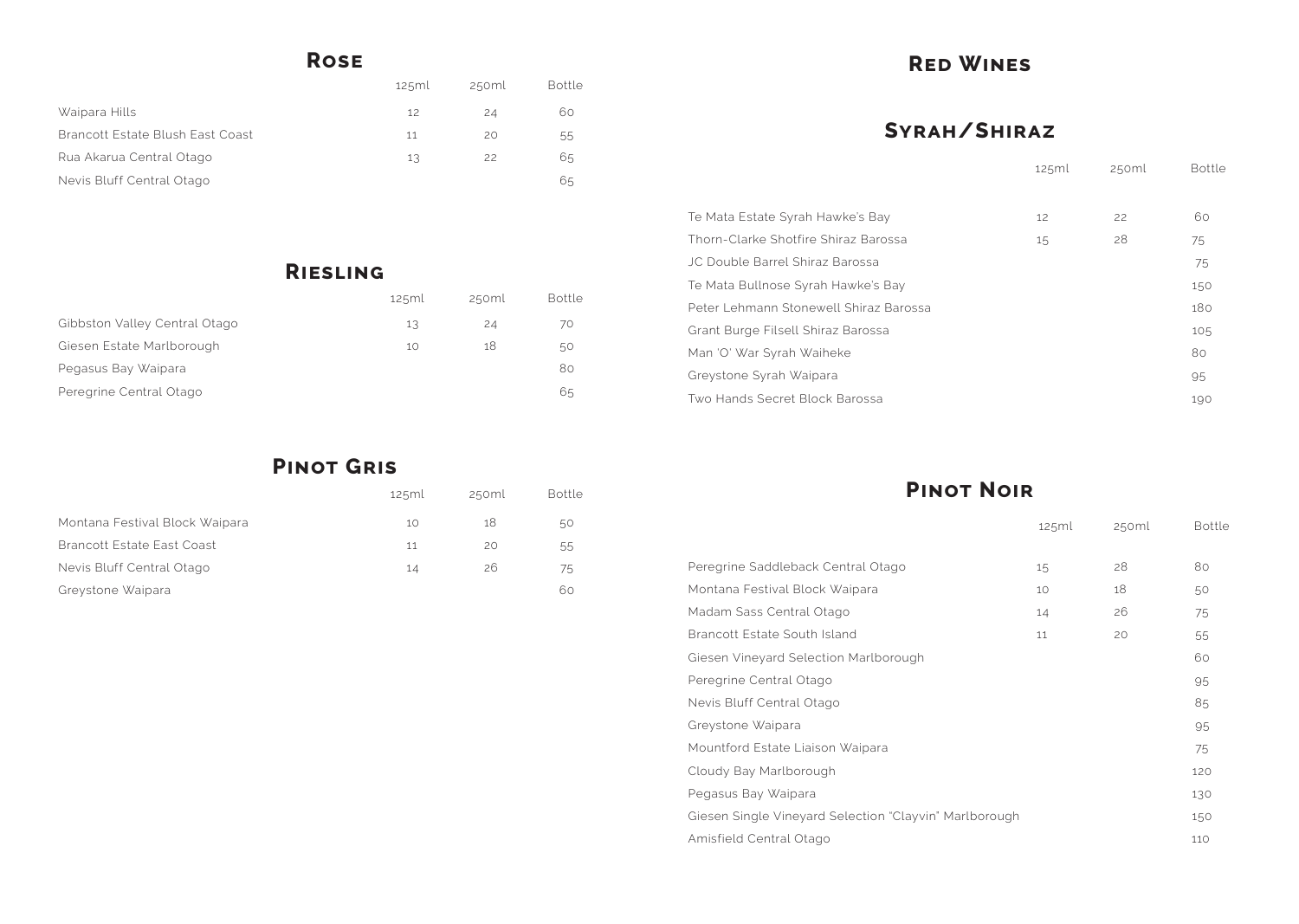## **Cabernet Sauvignons & Blends**

## **Malbec / Merlot / GSM & Others**

|                                                         | 125ml | 250ml | <b>Bottle</b> |
|---------------------------------------------------------|-------|-------|---------------|
| Montana Festival Block Merlot Cabernet Hawke's Bay      | 10    | 18    | 50            |
| P. Gimblett Rd Cabernet Merlot Hawke's Bay              | 13    | 24    | 70            |
| JC Double Barrel Cabernet Sauvignon South Australia     | 14    | 26    | 75            |
| Pegasus Bay Merlot Cabernet Waipara                     |       |       | 85            |
| Te Mata Awatea Cabernet Merlot Hawke's Bay              |       |       | 95            |
| Moss Wood Ribbon Vale Cabernet Sauvignon Margaret River |       |       | 140           |

## **Dessert Wines**

|                                              | 125ml | 250ml | <b>Bottle</b> |
|----------------------------------------------|-------|-------|---------------|
| Giesen Vineyard Selection Merlot Hawke's Bay | 12    | 22    | 60            |
| Brancott Estate Merlot Hawke's Bay           | 11    | 20    | 55            |
| Terrazas Malbec Argentina                    |       |       | 75            |
| Grant Burge Holy Trinity GSM Barossa         |       |       | 90            |

|                                                           | 75ml | <b>Bottle</b> |
|-----------------------------------------------------------|------|---------------|
| Pegasus Bay Finale Noble Semillon Sauvignon Blanc Waipara | 18   | 90            |
| Tempus Two Botrytis Hunter Valley                         | 14   | 60            |
| Giesen "The Brother's" L/H Sauvignon Blanc Marlborough    | 15   | 70            |
| Akarua Alchemy Ice Central Otago                          | 18   | 90            |

Lustau Pedro Ximenez San Emilio Lustau Oloroso Pata Galliana Jarana

Taylors Tawny Port 10 Year Taylors Tawny Port 20 Year Penfolds Grandfather Penfolds Club Reserve Tawny

## **Sherry**

## **Port**

## **Brandy / Cognac**

| St. Remy VSOP Brandy              | 10 |
|-----------------------------------|----|
| J. Painturaud Grande Champagne XO | 30 |
| Courvoisier VS                    | 10 |
| Remy Martin VSOP                  | 15 |
| Remy Martin XO                    | 50 |
| <b>Hennessy VSOP</b>              | 15 |
| Hennessy XO                       | 45 |
| Pere Francois Calvados            | 14 |

| 75ml | Bottle |
|------|--------|
| 12   | 90     |
| 18   | 150    |
| 25   | 220    |
| 8    | 72     |

| 75ml | Bottle   |
|------|----------|
| 12   | 48 375ml |
| 20   | 89 500ml |

| 30ml |
|------|
| 10   |
| 30   |
| 10   |
| 15   |
| 50   |
| 15   |
| 45   |
| 14   |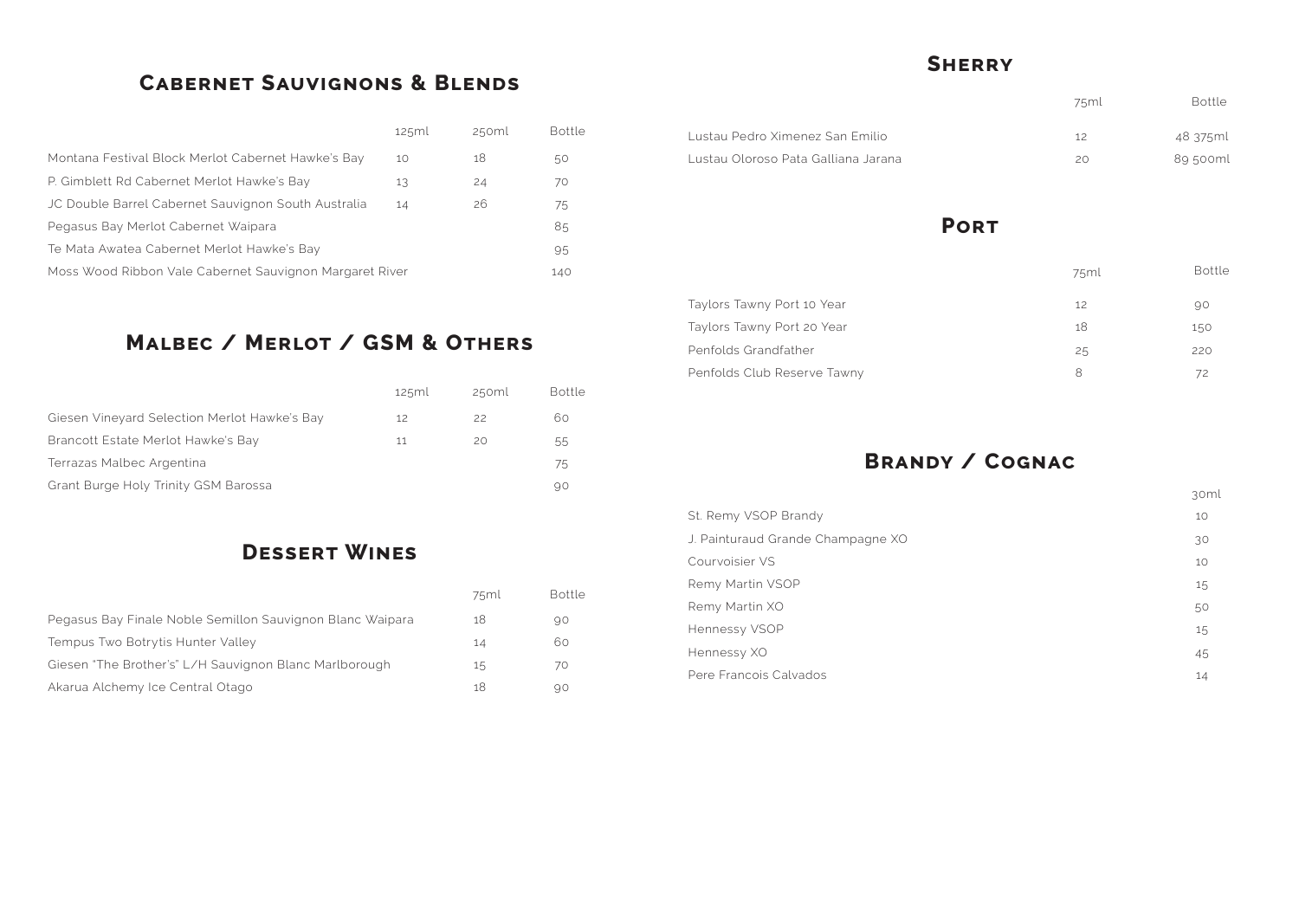### **Liqueurs**

|                      | $\cup$ $\sim$ |
|----------------------|---------------|
| <b>Baileys</b>       | 10            |
| Drambuie             | 11            |
| <b>Grand Marnier</b> | 12            |
| Southern Comfort     | 10            |
| Chambord             | 11            |
| Kahlua               | 10            |
| Frangelico           | 11            |
| Cointreau            | 11            |
| Disaronno            | 11            |
| Midori               | 10            |

## **Draught Beer**

| 14 |
|----|
|    |
|    |
|    |
|    |
|    |

## **Bottled Craft Beer**

|                                             | 330ml | 500ml |
|---------------------------------------------|-------|-------|
| Tuatara Pilsner                             | 11    |       |
| Tuatara IPA                                 | 11    |       |
| Cassels Milk Stout                          | 11    |       |
| Cassels American Pale Ale                   | 11    |       |
| Monteith's Brewers Series Double Hopped IPA |       | 18    |
| Monteith's Brewers Series Velvet Stout      |       | 18    |

## **Bottled Beer**

| 30ml   |                      | 33       |
|--------|----------------------|----------|
| 10     | Tiger                | 10       |
| 11     | Tiger Crystal        | 10       |
| 12     | Corona               | 10       |
| 10     | Amstel Light 2.5%    | $\Theta$ |
| 11     | Heineken             | 10       |
| 10     | Heineken Light 2.5%  | $\Theta$ |
| 11     | Heineken 0.0%        | $\Theta$ |
| 11     | Export 33 - Low Carb | $\Theta$ |
| 11     |                      |          |
| $\sim$ | DATTLEB CIREB        |          |

## **Bottled Cider**

| Rekorderlig Strawberry and Lime |  |
|---------------------------------|--|
| Monteith's Crushed Apple        |  |

| Dolin Dry |             |
|-----------|-------------|
|           | Dolin Blanc |
|           | Dolin Rouge |

Pint

## **Vermouth**

## **Aperitif / Digestive / Amaro**

|             | 50ml |
|-------------|------|
| Dolin Dry   | 9    |
| Dolin Blanc | 9    |
| Dolin Rouge | 9    |
|             |      |

|                    | 30 |
|--------------------|----|
| Pernod             | 10 |
| Campari            | 11 |
| Pimms No. 1        | 10 |
| Aperol             | 10 |
| Amaro Montenegro   | 11 |
| Amaro di Angostura | 13 |
| Fernet Branca      | 12 |

|--|

330ml

| 30ml |  |
|------|--|
| 10   |  |
| 11   |  |
| 10   |  |
| 10   |  |
| 11   |  |
| 13   |  |
| 12   |  |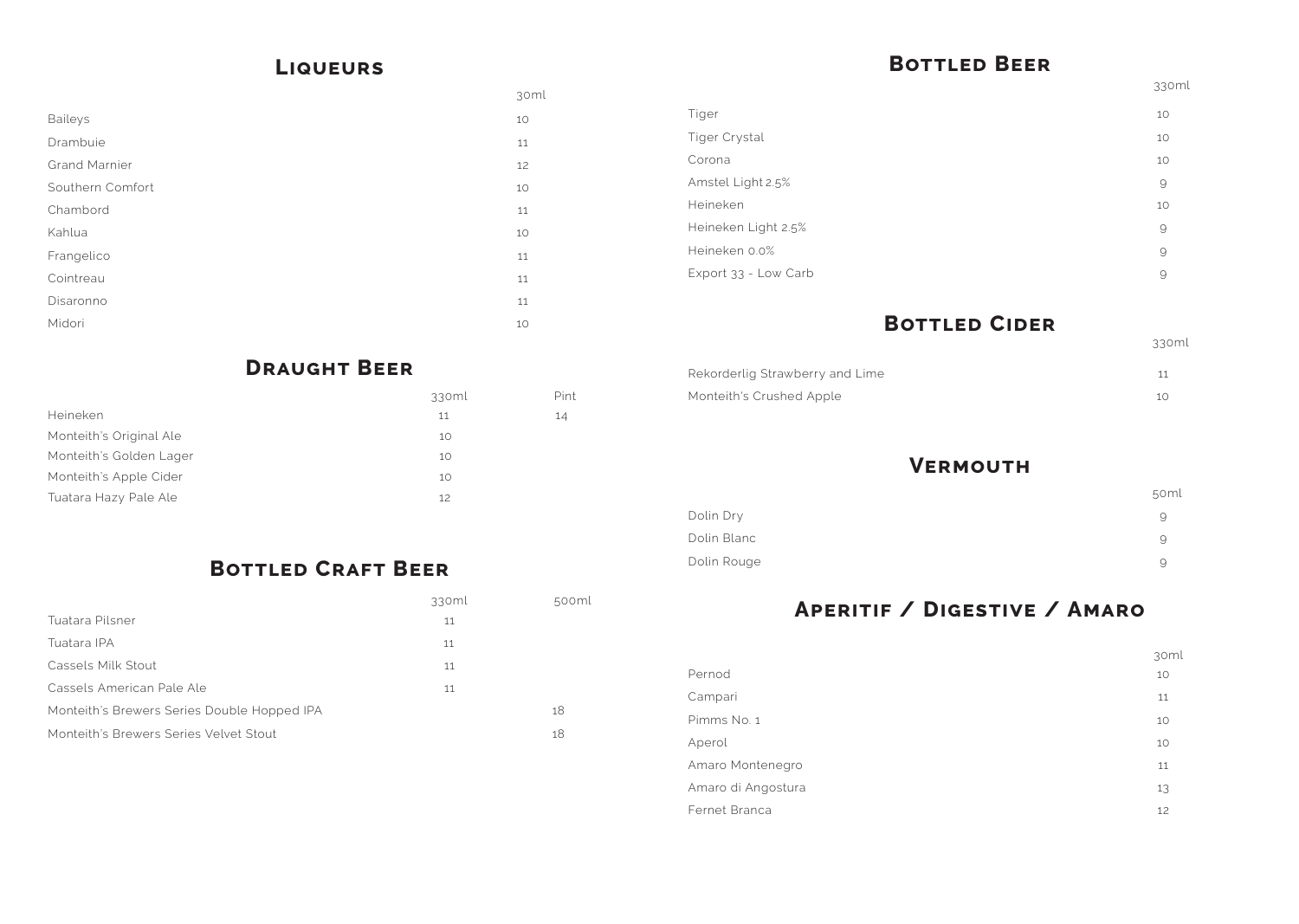## **Gin**

| 30ml |                             | 30 |
|------|-----------------------------|----|
| 10   | Finlandia - House           | 10 |
| 10   | Chase Marmalade             | 13 |
| 12   | Grey Goose                  | 16 |
| 14   | Belvedere                   | 11 |
| 14   | <b>Belvedere Unfiltered</b> | 12 |
| 13   | <b>Broken Shed</b>          | 12 |
| 13   | Ultimat                     | 14 |
| 15   | Haku                        | 12 |
| 14   | Ciroc                       | 16 |

| Hayman's - House             | 10 |
|------------------------------|----|
| Hayman's Sloe Gin            | 10 |
| Beefeater 24                 | 12 |
| Sipsmith                     | 14 |
| <b>Boodles</b>               | 14 |
| Scapegrace                   | 13 |
| Scapegrace Black             | 13 |
| The Botanist                 | 15 |
| Rutte Celery                 | 14 |
| Hendricks                    | 15 |
| Four Pillars - Navy Strength | 15 |
| Four Pillars - Bloody Shiraz | 13 |
| Four Pillars Spice Trade     | 14 |
| Caorunn                      | 12 |
| <b>Bombay Sapphire</b>       | 10 |
| <b>Black Robin</b>           | 14 |
| Tanqueray                    | 11 |
| Tanqueray No.10              | 15 |
| lnk                          | 14 |
| Warner Edwards - Honeybee    | 13 |
| Plymouth                     | 11 |
| <b>Gin Mare</b>              | 16 |
| Roku                         | 13 |
| Little Biddy                 | 14 |
| The Source                   | 15 |

## **Vodka**

## **Tequila / Mezcal**

| El Jimador Blanco - House | 10 |
|---------------------------|----|
| El Jimador Anejo - House  | 10 |
| Herradura Plata           | 15 |
| Herradura Reposado        | 17 |
| Herradura Anejo           | 19 |
| Monte Alban Mezcal        | 14 |
|                           |    |

30ml

30ml

- 
- 
- 
- 
-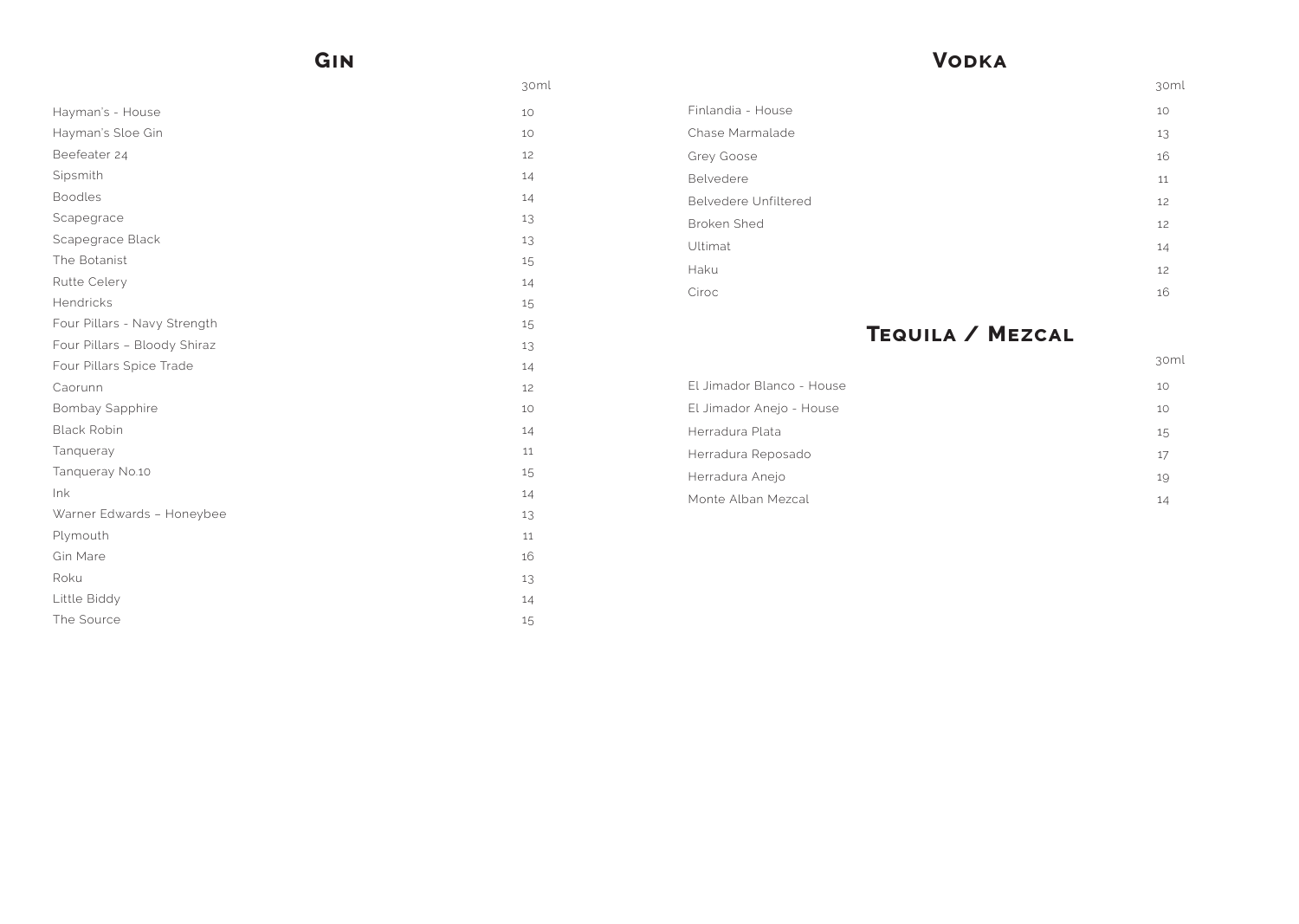## **White Rum**

| Flora de Cana - House | 10 |
|-----------------------|----|
| Havana Club 3 Year    | 11 |
| Helmsman              | 14 |
|                       |    |

## **Golden Rum**

| Mount Gay Eclipse - House | 10 |
|---------------------------|----|
| Havana Club 7 Year        | 13 |
| Diplomatico Exclusiva     | 15 |
| Sailor Jerry Spiced Rum   | 13 |
| Angostura 7 Year          | 13 |
| Angostura 1919            | 15 |
| Angostura 1824            | 20 |
| Broken Heart Spiced Rum   | 15 |
| Mount Gay Extra Old       | 17 |
| Pyrat XO                  | 13 |
| <b>Appleton Estate</b>    | 13 |

**Dark Rum** 

|                        | . 7 U I |
|------------------------|---------|
| The Kraken             | 13      |
| Mount Gay Black Barrel | 14      |
| El Dorado 12 Year      | 15      |
| El Dorado 15 Year      | 18      |
| Cruzan 'Black Strap'   | 14      |

30ml

30ml

## **Bourbon**

|                           | კ∪ |
|---------------------------|----|
| Old Forester - House      | 10 |
| Makers Mark               | 11 |
| Makers' 46                | 15 |
| Knob Creek Small Batch    | 17 |
| Jim Beam Black Label      | 12 |
| Woodford Reserve          | 13 |
| Woodford Reserve - Rye    | 14 |
| Basil Hayden's            | 14 |
| <b>Buffalo Trace</b>      | 13 |
| Russell's Reserve 10 Year | 18 |
|                           |    |

## **American Whiskey**

| <b>Jack Daniels Honey</b>      | 10 |
|--------------------------------|----|
| Jack Daniels Single Barrel     | 17 |
| Jack Daniels Single Barrel Rye | 17 |
| Gentleman Jack                 | 13 |
| Jack Daniels No 7              | 11 |

## **World Malts**

|                                        | $\sim$ |
|----------------------------------------|--------|
| Bushmills 10 Year - Ireland            | 11     |
| Tullamore Dew - Ireland                | 12     |
| Suntory Toki - Japan                   | 16     |
| Cardrona 'Growing Wings' - New Zealand | 35     |

\* Some whiskies are subject to availability

| 30ml |  |
|------|--|
| 10   |  |
| 17   |  |
| 17   |  |
| 13   |  |
| 11   |  |
|      |  |

| 30ml |
|------|
| 10   |
| 11   |
| 15   |
| 17   |
| 12   |
| 13   |
| 14   |
| 14   |
| 13   |
| 18   |

| 30ml |
|------|
| 11   |
| 12   |
| 16   |
| 35   |

30ml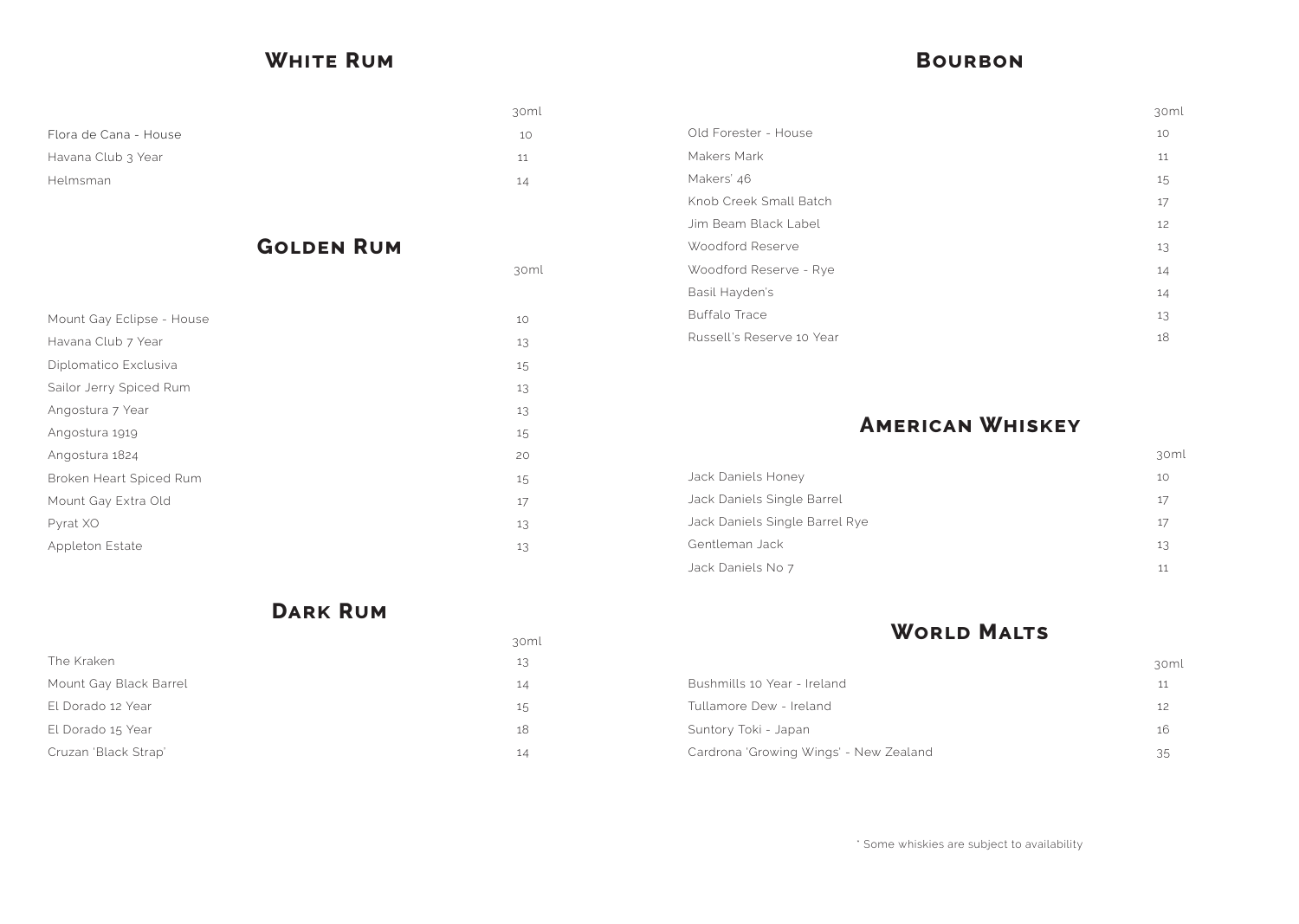## **Blended Whisky**

## **Malt Whisky**

|                        | 30ml | Highlands                 | 30n |
|------------------------|------|---------------------------|-----|
| Whyte & Mackay - House | 10   | Glenmorangie Nectar D'Or  | 16  |
|                        |      | Glenmorangie The Original | 13  |
| Jameson                | 10   | Dalmore 12 Year           | 17  |
| Jameson Black Barrel   | 13   | Dalmore 18 Year           | 39  |
| Canadian Club          | 10   | Jura Seven Wood           | 17  |
| Canadian Club Spiced   | 11   | Glendronach 12 Year       | 15  |
|                        |      | Glendronach 15 Year       | 19  |
| Chivas Regal 12 Year   | 11   | Glendronach 21 Year       | 39  |
| Chivas Regal XV        | 16   | Highland Park 12 Year     | 15  |
| Chivas Regal Mizunara  | 18   | Macallan 12 Year          | 18  |
| Chivas Regal 18 Year   | 20   | Dalmore 'Cigar Malt'      | 30  |
| Chivas Regal Ultis     | 25   | Lowland                   | 30n |
| Monkey Shoulder        | 14   | Auchentoshan 12 Year      | 14  |
|                        |      | Auchentoshan Three Wood   | 20  |

## **Malt Whisky**

|                                    |      | .                                                |
|------------------------------------|------|--------------------------------------------------|
| Speyside                           | 30ml | Laphroaig 10 Year                                |
|                                    |      | Bruichladdich Islay Barley 2011                  |
| Benriach 10 Year                   | 14   | Bruichladdich Port Charlotte "Heavily Peated" 10 |
| Glenlivet Founder's Reserve        | 13   |                                                  |
| Glenlivet 18 Year                  | 17   | Bruichladdich "The Classic Laddie"               |
|                                    |      | Bruichladdich Octomore 11.3                      |
| Glenfiddich 12 Year                | 12   | Bruichladdich Octomore 10 Year                   |
| Balvenie 'Carribbean Cask' 14 Year | 25   | Bowmore 12 Year                                  |
| Balvenie 'Doublewood' 12 Year      | 17   |                                                  |
| Balvenie 21 Year                   |      | Ardbeg 10 Year                                   |
|                                    | 45   | Ardbeg Uigeadail                                 |
|                                    |      |                                                  |

| <b>Highlands</b>                                      | 30ml       |
|-------------------------------------------------------|------------|
| Glenmorangie Nectar D'Or                              | 16         |
| Glenmorangie The Original                             | 13         |
| Dalmore 12 Year                                       | 17         |
| Dalmore 18 Year                                       | 39         |
| Jura Seven Wood                                       | 17         |
| Glendronach 12 Year                                   | 15         |
| Glendronach 15 Year                                   | 19         |
| Glendronach 21 Year                                   | 39         |
| Highland Park 12 Year                                 | 15         |
| Macallan 12 Year                                      | 18         |
| Dalmore 'Cigar Malt'                                  | 30         |
| Lowland                                               | 30ml       |
| Auchentoshan 12 Year                                  | 14         |
| Auchentoshan Three Wood                               | 20         |
| Islay                                                 | 30ml       |
| Laphroaig 10 Year                                     | 16         |
| Bruichladdich Islay Barley 2011                       | 20         |
| Bruichladdich Port Charlotte "Heavily Peated" 10 Year | 18         |
| Bruichladdich "The Classic Laddie"                    | 16         |
| Bruichladdich Octomore 11.3                           | 26         |
| Bruichladdich Octomore 10 Year                        | 26         |
| Bowmore 12 Year                                       | 12         |
| Ardbeg 10 Year                                        | 13         |
| Ardbeg Uigeadail                                      | 16         |
| Bunnahabhain 12 Year                                  | 15         |
| Islands                                               |            |
| Ledaig 10 Year Isle of Mull                           | 30ml<br>14 |
|                                                       |            |